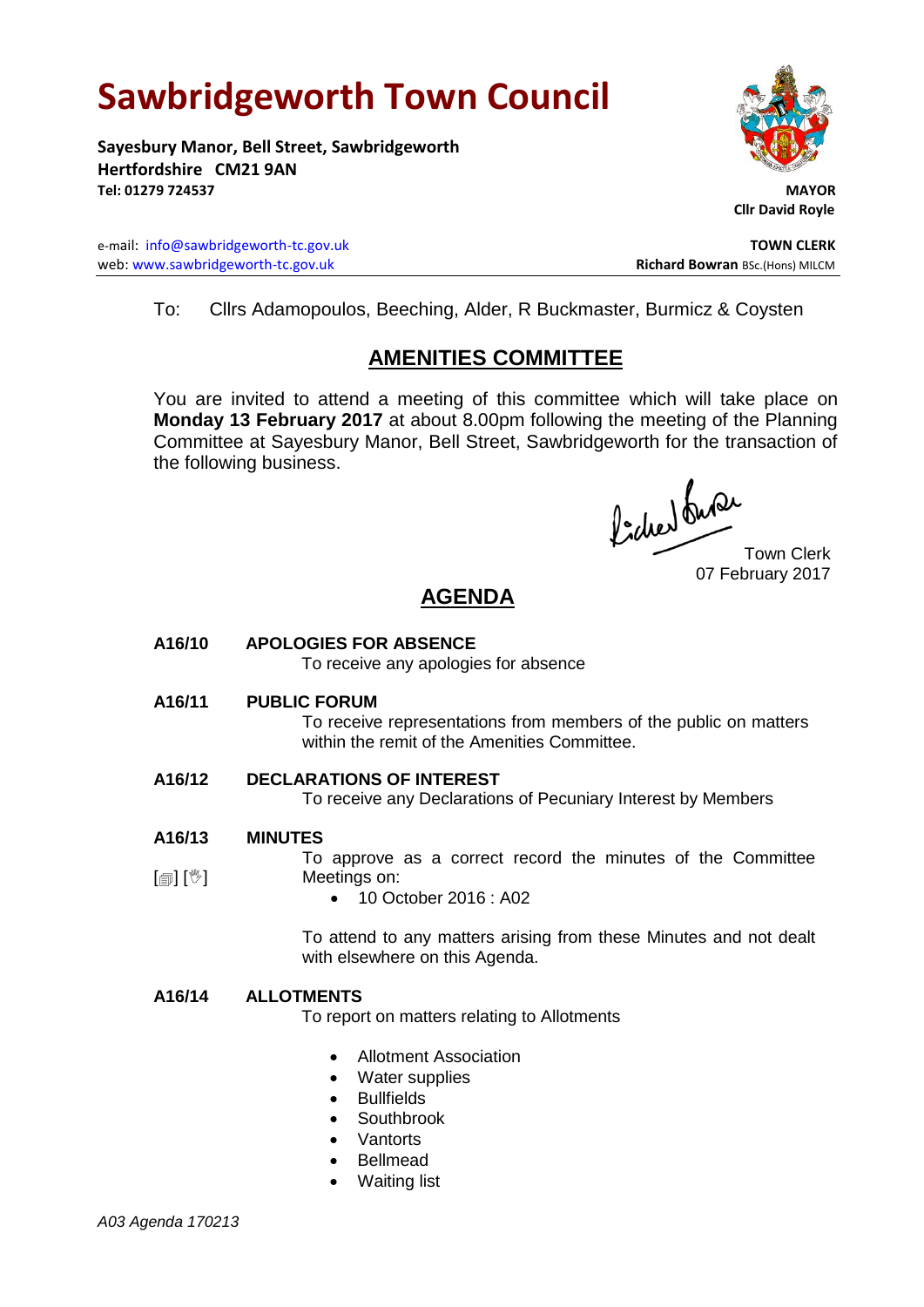To review allotment charges in the area surrounding the town and to consider a scale of charges to become effective from 01 October 2018.

#### **A16/15 CEMETERY**

To report on matters relating to the Town Cemetery

- **Inspections**
- **Maintenance**

To review comparative cemetery charges in the area surrounding the town and to consider a scale of charges to become effective from 01 April 2017.

#### **A16/16 FOOTPATHS & OPEN SPACES**

To report on matters relating to Footpaths and Open Spaces

- Bullfields
	- Inspection and maintenance
- West Road
	- Inspection and maintenance
- Other areas
	- Bell Street flower beds
	- London Road flower beds
- Town Green
	- Update report
- Footpaths
	- General state
- Rivers Heritage Site & Orchard
	- Update report

#### **A16/17 CIVIC AMENITIES**

To report on matters relating to Civic Amenities

- Ranger activities
	- Report on current working
- Markets
	- Future developments being considered
- Floral Displays
	- Displays for summer 2017
- Public Conveniences
	- To review any developments from EHDC
- War Memorial Repairs
	- To review the activities of the Task and Finish Group.
- Defibrillator
	- To consider the principle of whether the town council should provide a Defibrillator to be located at the outer entrance to the council officers.